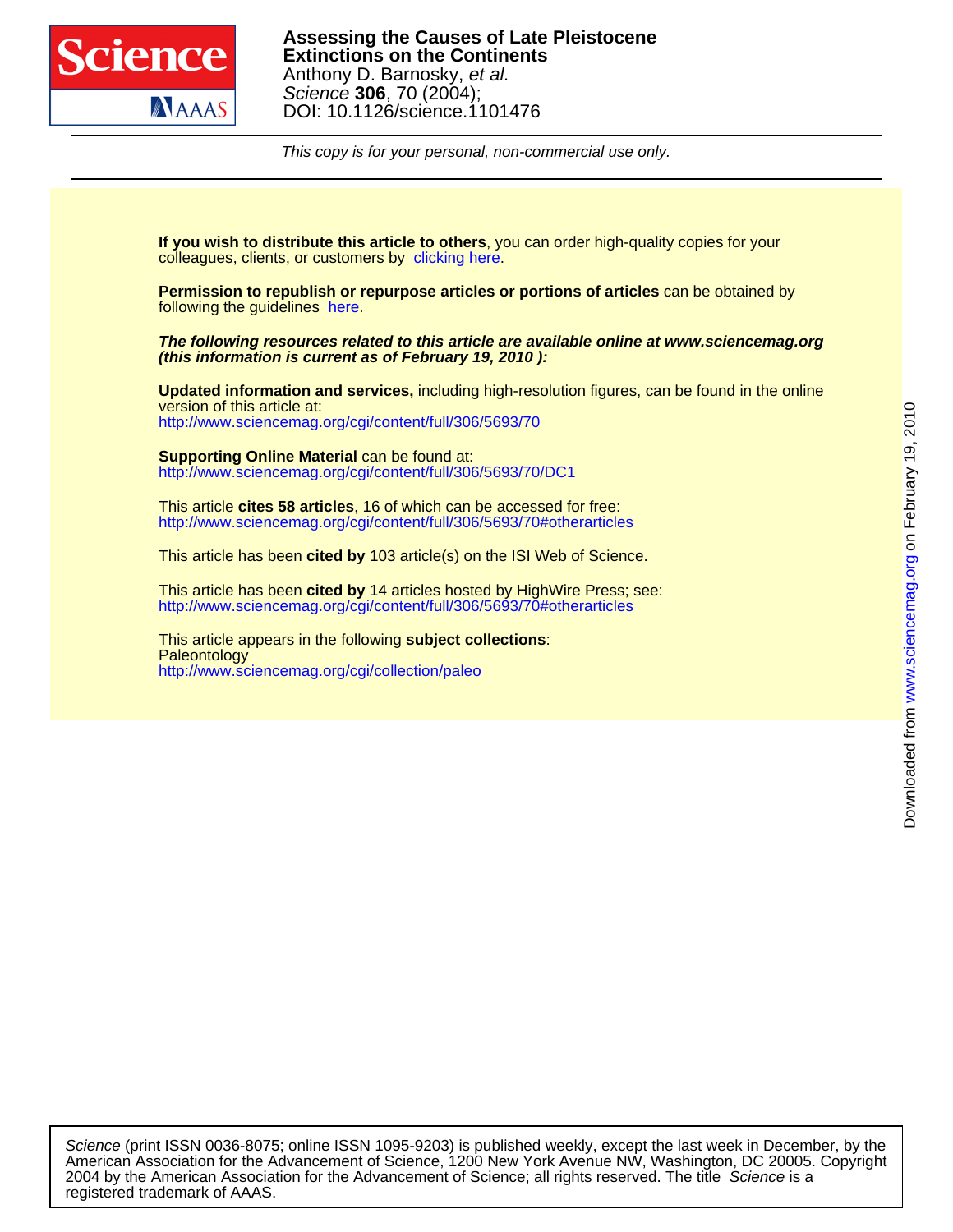# REVIEW

## Assessing the Causes of Late Pleistocene Extinctions on the Continents

Anthony D. Barnosky,<sup>1\*</sup> Paul L. Koch,<sup>2</sup> Robert S. Feranec,<sup>1</sup> Scott L. Wing,<sup>3</sup> Alan B. Shabel<sup>1</sup>

One of the great debates about extinction is whether humans or climatic change caused the demise of the Pleistocene megafauna. Evidence from paleontology, climatology, archaeology, and ecology now supports the idea that humans contributed to extinction on some continents, but human hunting was not solely responsible for the pattern of extinction everywhere. Instead, evidence suggests that the intersection of human impacts with pronounced climatic change drove the precise timing and geography of extinction in the Northern Hemisphere. The story from the Southern Hemisphere is still unfolding. New evidence from Australia supports the view that humans helped cause extinctions there, but the correlation with climate is weak or contested. Firmer chronologies, more realistic ecological models, and regional paleoecological insights still are needed to understand details of the worldwide extinction pattern and the population dynamics of the species involved.

Fifty thousand years ago, continents were populated with more than 150 genera of megafauna (animals 944 kg)  $(1-4)$ . By 10,000 years ago, at least 97 of those genera were gone (Fig. 1, Table 1, and table S1) (5). Prevailing explanations include human impacts  $(1, 2, 6-8)$ , environmental changes  $(1, 2, 9-11)$ , and a combination of both  $(1, 3, 4, 12-14)$ . If humans caused the extinctions, it will profoundly influence our thinking about what is "natural"  $(15)$ , how ecosystems respond to different scales and kinds of environmental change  $(16)$ , how long extinctions take (17), and conservation of species and ecosystems (2, 18, 19).

Anthropogenic extinction models, including overkill (20), blitzkrieg (rapid overkill) (21), and sitzkrieg (fire, habitat fragmentation, and the introduction of exotic species and diseases) (6), have been considered plausible because large animals were preferentially affected  $(1, 2, 5, 22, 23)$ . Species with low reproductive rates, with which large body size correlates, were hit hardest (24, 25). Almost all of the slow-breeding survivors in Australia, Eurasia, the Americas, and Madagascar are nocturnal, arboreal, alpine, and/or deep-forest dwellers, which is consistent with overkill models of extinction but hard to explain by environmental change alone (24). Survival of large, open-country, slow-breeding animals in Africa is an exception to this pattern that must factor into extinction explanations.

On islands, humans cause extinctions through multiple, synergistic effects, including predation and sitzkrieg (1, 2, 6, 26). Only rarely have island megafauna been demonstrated to go extinct because of environmental change without human involvement (27–29). Incontrovertible impacts of humans on islands have been cited as a potent argument that prehistoric humans also caused extinctions on continents (1, 2, 6), but extrapolation of extinction mechanisms from islands to continents is often disputed (4, 26). Here, we focus on the continents, where causes of extinction remain controversial (8, 19, 30–32).

The perspective from Eurasia and Africa has been that humans exerted at most a minor influence on Pleistocene extinctions, whereas in Australia, North America, and South America, a primary role for humans has been strongly argued  $(1-3)$ . How consistent with that perspective is recent evidence from simulations, chronology, archaeology, paleontology, climatology, and ecology?

#### Simulations

Most simulations (table S2)  $(5)$  treat prey as a single species with life history parameters [initial biomass, population growth rate  $(r)$ , and carrying capacity  $(K)$ ] that are varied, either to simulate effects on particular species [such as mammoth  $(33)$  or moa  $(34, 35)$ ] or to understand values that render prey vulnerable to extinction (20, 21, 36, 37). Either human population dynamics are modeled

with parameters that respond to prey population size  $(20, 21)$ , or human population densities are varied independently in sensitivity tests  $(34-37)$ . Hunting efficiency is varied too.

Results differ depending on the input parameters (5). Overkill occurs consistently in single-prey simulations with coupled human-prey population dynamics, but stability analyses suggest this may be a mathematically inevitable outcome (38). Simulations with uncoupled human and prey population dynamics produced blitzkrieg for New Zealand moas (34, 35), but other simulations counterintuitively found that overkill was less likely for large, slow-breeding prey (36, 37), perhaps because the models feature low human population densities and assume hunting efficiency drops as prey become rare.

Simulations of humans foraging on multiple prey (as opposed to one prey species) yield the crucial idea that overkill of slowbreeding prey is more likely when hunter populations become large, because hunters are subsidized by eating rapidly breeding prey or gathered foods when preferred slow-breeding prey becomes scarce (38, 39). The most comprehensive simulation (8) involves predation by North American immigrants on 41 species of large animals and a single, undifferentiated secondary resource (plants and small game). Assuming that hunters nonselectively took prey as it was encountered, overkill resulted for a range of hunting efficiencies, geography of invasion, and competitive interactions (5). The best model correctly predicted the fate of 34 of 41 species, with final human population densities of  $\sim$ 28 people per 100 km<sup>2</sup> receiving  $\sim$ 30% of their calories from large animals. The median time to extinction was 895 years (40). The rules of this simulation did not allow prey species to disperse outside geographic ranges estimated from fossil data (41), whereas humans were allowed to disperse anywhere. Such assumptions are consistent with climatic or other environmental limits to the ranges of large mammals and show how climate could modulate an extinction driven primarily by human hunting.

Logical next steps would be to apply sensitivity tests to assumptions about geographic ranges, carrying capacity, and rules of

<sup>&</sup>lt;sup>1</sup>Department of Integrative Biology and Museums of Paleontology and Vertebrate Zoology, University of<br>California, Berkeley, CA 94720, USA. <sup>2</sup>Department of Earth Sciences, University of California, Santa Cruz, CA 95064, USA. <sup>3</sup>Department of Paleobiology, National Museum of Natural History, Smithsonian Institution, Washington, DC 20560, USA.

<sup>\*</sup>To whom correspondence should be addressed. E-mail: barnosky@socrates.berkeley.edu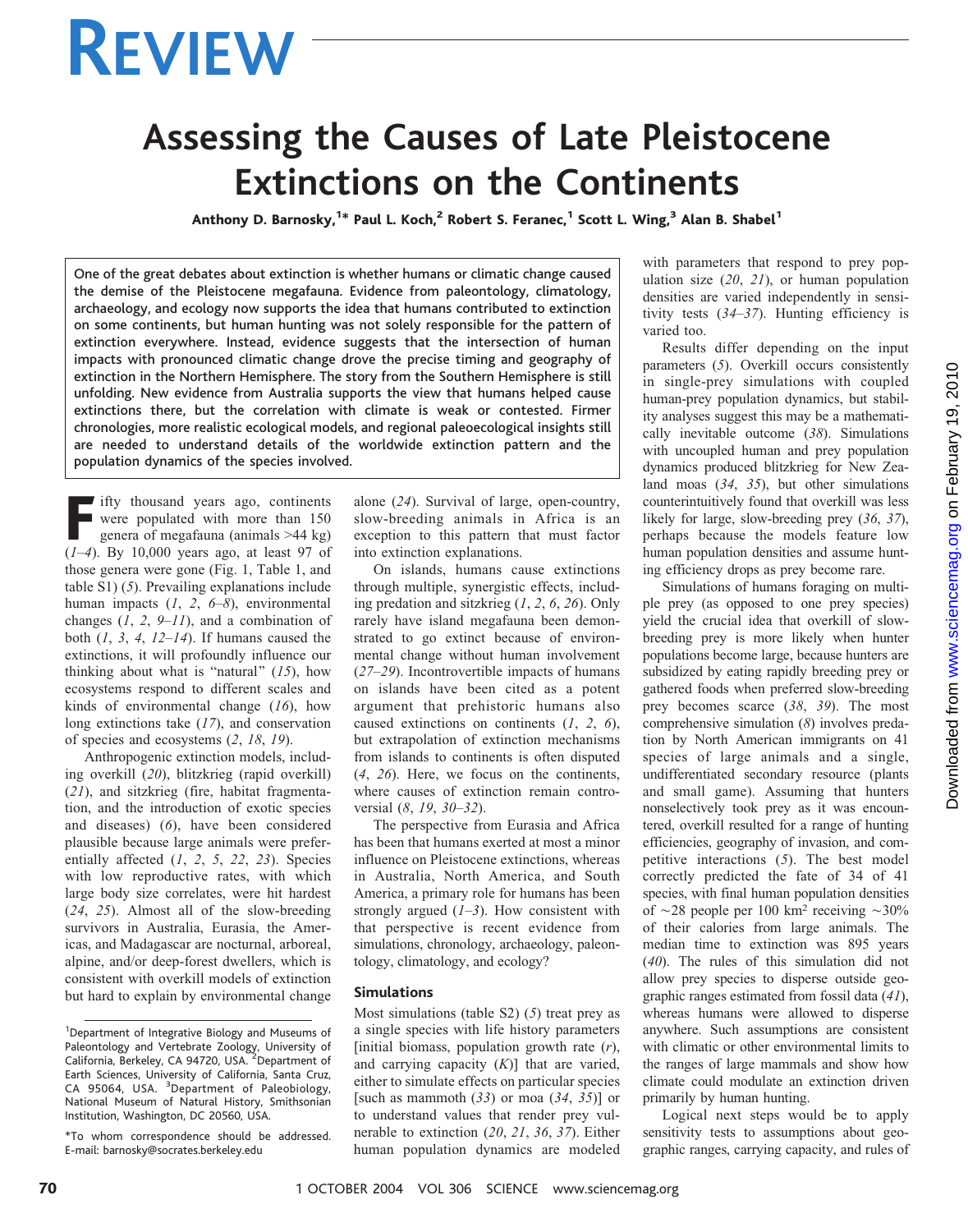R EVIEW

Australia playing a key role. Australia's main extinction pulse was earlier than in the Northern Hemisphere, came after humans arrived, and seems not to match any major regional or global climatic change. However, the chronology is much less secure than for Eurasia and North America. The most comprehensive Australian analyses indicate that of the 21 extinct genera of megafauna, 12 persisted to at least 80 ky BP, and at least 6 persisted to between 51 and 40 ky BP (7, 37). Humans arrived somewhere between 71.5 and 44.2 ky BP (5, 37). Both human arrival and megafaunal extinction seem to predate regionally evident Late Glacial Maximum climatic change (7) (Fig. 2B). It is disputed whether megafauna lingered as recently as 28 ky BP in sites such as Cuddie Springs (4, 51, 52)

dispersal and to allow realistic, selective foraging by humans. Assumptions about prey naiveté influence outcomes of single-prey simulations (4, 37) and need to be explored for multipleprey simulations [e.g.,  $(8, 39)$ ]. It will be important to learn if realistic models can simulate the survival of megafauna in Africa or the magnitude of extinction in Australia, a continent where some question whether human populations were ever large or technologically sophisticated enough to drive overkill  $(4)$ .

#### Chronology

Recent work has confirmed two salient points for northern high- and mid-latitudes:

1) In northern Europe, Siberia, and Alaska, extinction occurred in two pulses coincident with climatic change (Fig. 2C), with the loss of warm-adapted animals from 45 to



Fig. 1. Summary of the numbers of megafaunal genera that went extinct on each continent (Table 1), the strength of the extinction chronology, and a comparison of the timing of extinction with the timing of human arrival and late Pleistocene climatic change. Extinction timing for individual genera was judged as robust or provisional based on previous publications that evaluated quality of dates. Sources are as follows: Europe (3, 14, 47), Siberia (48), North America (11, 29, 46, 57), and Australia (4, 7). For humans, the date is the earliest generally accepted arrival of Homo sapiens sapiens; presapiens hominins were present in Eurasia and Africa much earlier.

20 thousand radiocarbon years before present (ky RCBP) and cold-adapted animals from 12 to 9 ky RCBP (5). The pulsed demise of the megafauna in Eurasia also coincides with first the spread and then increases in population sizes of *Homo sapiens sapiens* (42), who had a more diverse suite of tools and broader diets (14, 43) than the pre-sapiens hominins. Presapiens hominins hunted megafauna in Europe for at least 400,000 years (44) without inducing extinctions, but may have lived at densities too low to have a pronounced impact on prey populations (43). Some species survived in northern Eurasia into the mid-Holocene (5); these late survivors were in areas where human populations were never large.

2) In central North America, the arrival of Clovis-style hunters, extinction of megafauna, and marked climatic change all cluster between 11.5 and 10 ky RCBP (31, 45). Published accounts suggest that at least 15 species became extinct near the start of or during the Younger Dryas climate event,

perhaps within the short ''Clovis window'' between 11.4 and 10.8 ky RCBP (19, 31, 46). A close correspondence of extinction with both human arrival and climatic change is well supported.

Thus, in mid-latitudes of the Northern Hemisphere, extinction was most pronounced where climatic change and new (North America) or potentially increased (Eurasia) human impacts hit simultaneously. In the far north, the geographically complex chronology of extinction suggests that an interplay between human impacts and climatic change governed extinction dynamics. For some species [such as mammoths  $(29, 47-49)$  and giant Irish deer (50)], Siberia and certain islands apparently offered refugia in regions that lacked large human populations. In other areas and for other species [such as horses and mammoths in mainland Alaska (11)], extinction occurred with climatic change even in the absence of significant human populations.

In the Southern Hemisphere, the story is still unfolding, with new information from and whether ocean-based climatic records are reliable proxies for environmental change on the Australian continent (4, 5).

In South America, generally accepted dates place humans in coastal Chile and Patagonia at 12.9 to 12.5 ky RCBP (53–55), and sites younger than 10 ky RCBP are common (56). The megafauna went extinct in the late Pleistocene, probably after humans arrived and as climate changed, but until more comprehensive analyses are undertaken, little else can be said with certainty.

Supporters of overkill have long argued that extinctions in Africa (5) and central Eurasia were milder (Fig. 1, Table 1, and table S1) because humans coevolved with megafauna there for hundreds of thousands of years, whereas they were an invasive species in the Americas and Australia. That would explain the magnitude of extinction in the Americas and Australia, but it offers no insights as to why any extinctions took place in Africa, or why Eurasia experienced a 36% loss of its megafauna.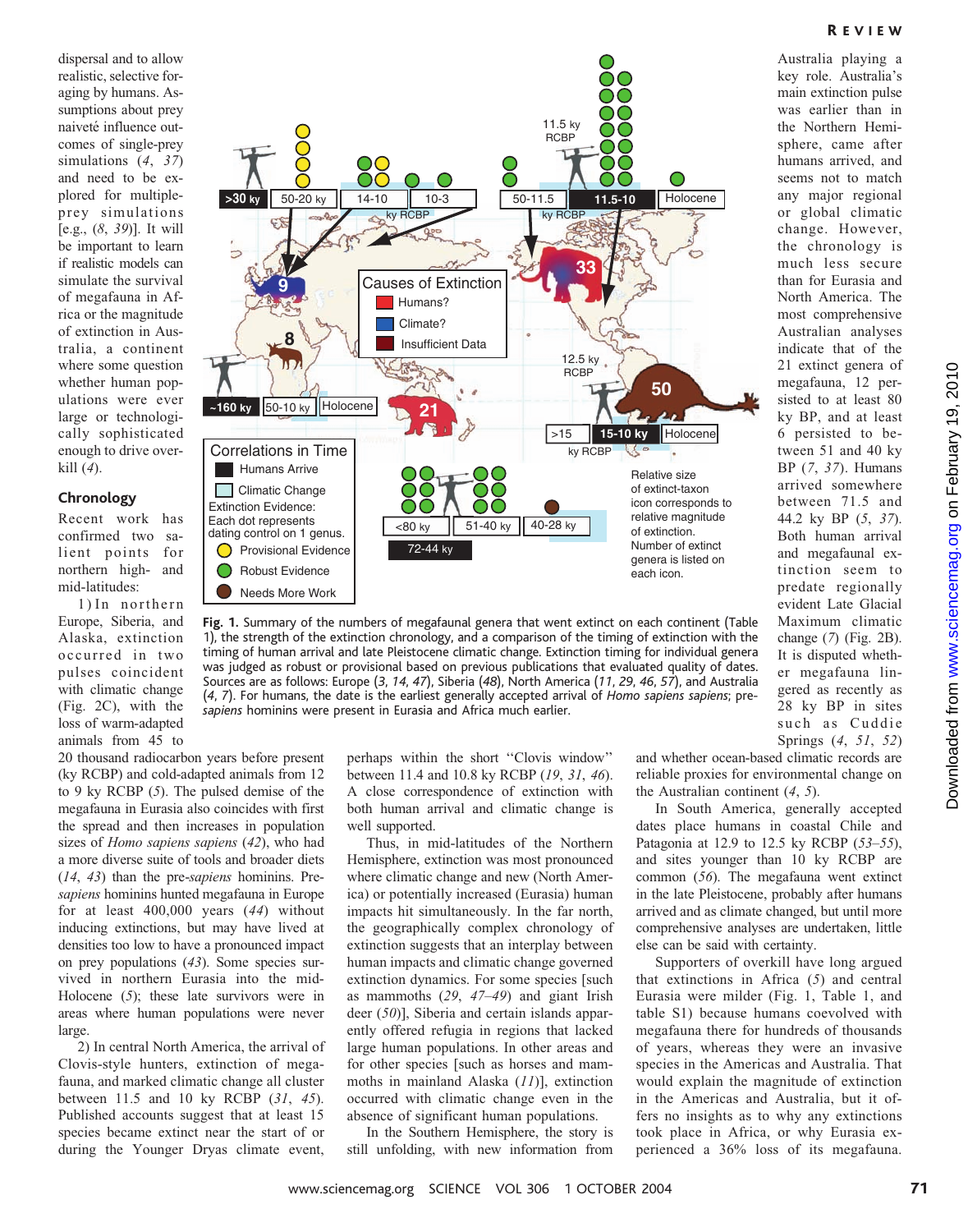#### R EVIEW

Solving those problems will require a better understanding of the extinction chronology, background extinction rates, timing and details of climatic change, and patterns of human population growth and resource use.

### Archaeology and Paleontology

On all of the involved continents, archaeological remains and extinct megafauna have been found in association (5). Debate continues on two unresolved questions:

1) What constitutes evidence that humans hunted megafauna? In Africa and Eurasia, acceptable evidence includes cut marks and breakage of fossil bones. In contrast, cut marks and breakage alone are seldom regarded as strong evidence in North America (57, 58). New insights are possible by applying uniform criteria across continents to recognize kill sites, but such comparisons have not yet been done.

2) Are there too few kill sites to support overkill models? Until recently, it was not possible to determine if the number of kill sites (however one defines them) was consistent with a given overkill model, because we could not quantify the proportion of kill sites relative to all fossil occurrences of extinct taxa. With electronic databases (41, 57), estimating these proportions is now feasible for North America. Under certain assumptions (5), the data suggest that on that continent (i) kill sites are very frequent for mammoths; (ii) at least one taxon (Platygonus, the peccary) is found at fewer kill sites than expected; and (iii) most taxa are too rare in the fossil record

Table 1. Numbers of mammalian megafaunal genera affected by Pleistocene extinction. Numbers are based on our vetting of the primary literature (5), including but not restricted to  $(1-4)$  and  $(7)$ . Column A gives the number of genera on a given continent that went extinct globally; column B, the number of extinct genera that survived on another continent; column C, the number of Pleistocene genera on the continent that were still alive historically; and column D, the percent of megafaunal genera that went extinct on each continent (columns  $A + B$ divided by columns  $A + B + C$ ).

| Continent            | А  | в | C                        | ח  |
|----------------------|----|---|--------------------------|----|
| Africa               | 5  | З | 36                       | 18 |
| Australia*           | 14 |   | $\overline{\phantom{0}}$ | 88 |
| Eurasia <sup>+</sup> | 5  | 4 | 16                       | 36 |
| North America        | 28 | 5 | 13                       | 72 |
| South America        | 49 |   | 10                       | 83 |

\*Australia also has seven extinct (and no surviving) genera of megafaunal reptiles and birds. use of ''Eurasia'' encompasses only northern Asia (part of the Palaearctic Region), because insufficient data exist to include southern Asia (the Oriental Region).

to reliably judge their kill-site frequency (table S3).

#### Climatic Change and Ecological Effects

Climatic change is known to affect animals, often by triggering vegetation changes (5). The question is whether late Pleistocene climatic changes were unusual enough to trigger unusual ecological response. Three ecological models with general explanatory power have been applied to the Pleistocene extinctions debate: the proboscideansas-keystone species model (2, 5, 59), coevolutionary disequilibrium (5, 10), and the mosaic-nutrient model (5, 60). One prediction of the keystone-species model is that proboscideans should be the first to disappear in the fossil record, but in Eurasia  $(47, 48, 61)$ , Alaska  $(11)$ , and probably central North America (31, 62, 63), they were among the last to go. The co-evolutionary disequilibrium and mosaic-nutrient models require that the changes in climate and ecosystem structure at the time of extinction were unusual relative to earlier conditions in the Pleistocene. This is underscored

by recent work demonstrating that megafaunal extinction did not characterize earlier glacial-interglacial transitions in Europe  $(3, 14)$ , Australia  $(5, 64)$ , or North America (5, 65, 66).

Paleoclimate records do not support a unique late Pleistocene transition. Globalscale oxygen-isotope records indicate that the most recent deglaciation was neither more rapid nor of greater magnitude than other shifts in the past 700,000 years (Fig. 2A). At a regional scale, climatic shifts around North and South America, Eurasia, and Africa at the time of extinction, although large, were not unusual (Fig. 2, B and C). If the extinction in Australia occurred before 40 ky BP, it would have occurred when ocean records were relatively placid (Fig. 2B).

Long pollen records from areas with megafaunal remains are few, but they allow a first approximation of how the magnitude of floral change compares to the timing of extinction in various regions. The comparison requires converting published pollen records to a standardized scale (Fig. 3). In



Fig. 2. (A) Oxygen isotope data from benthic foraminifera at North Atlantic Deep-Sea Drilling Program site  $607$  (81, 82). The isotopic signal ( $\delta^{18}$ O) in benthic foraminifera largely reflects variations in continental ice volume, with a smaller effect due to changes in ocean bottom temperatures. Numbers refer to marine isotope stages (81, 82). Most well-constrained extinctions and drops in abundance occurred in stages 2 and 3. V-PDB, Vienna–Pee Dee Belemnite. (B and C) Sea-surface temperature (SST) records from the (B) Pacific and (C) Atlantic and Indian oceans, respectively. Colored bars indicate the time of extinction on nearby continents. The core label, latitude, longitude, type of SST estimate, and source are as follows: northeast Pacific (NE Pac), Ocean Drilling Program (ODP) 1020, 41.00°N, 126.43°W, alkenone (83); tropical east Pacific (Trop E Pac), TR 163-9, 2.26-N, 90.95-W, Mg/Ca (84); tropical west Pacific (Trop W Pac), ODP 806B, 1.32°N, 159.36°E, Mg/Ca (84); southwest Pacific (SW Pac), MD 97-2120, 45.53°S, 174.93°E, Mg/Ca (85); west Indian (W Ind), MD 85674, 3.18-N, 50.43-E, alkenone (86); north Atlantic (N Atl), K 708- 1, 50.00°N, 23.73°W, foraminiferal transfer function (average of data reported for August and February) (87); tropical east Atlantic (Trop E Atl), GeoB 1112, 5.77°S, 10.75°W, Mg/Ca (88); and tropical southeast Atlantic (Trop SE Atl), GeoB 10285, 20.10°S, 9.19°E, alkenone (89). All ages in this figure are in calendar years (ky BP), not <sup>14</sup>C years (ky RCBP), using age models in primary publications, except for core K 708-1, where 14C ages reported in (87) were converted to calendar .<br>years with CALIB 98 (90) from 0 to 22,000 <sup>14</sup>C years and with data from (91) for 22,000 to 45,000<br><sup>14</sup>C years.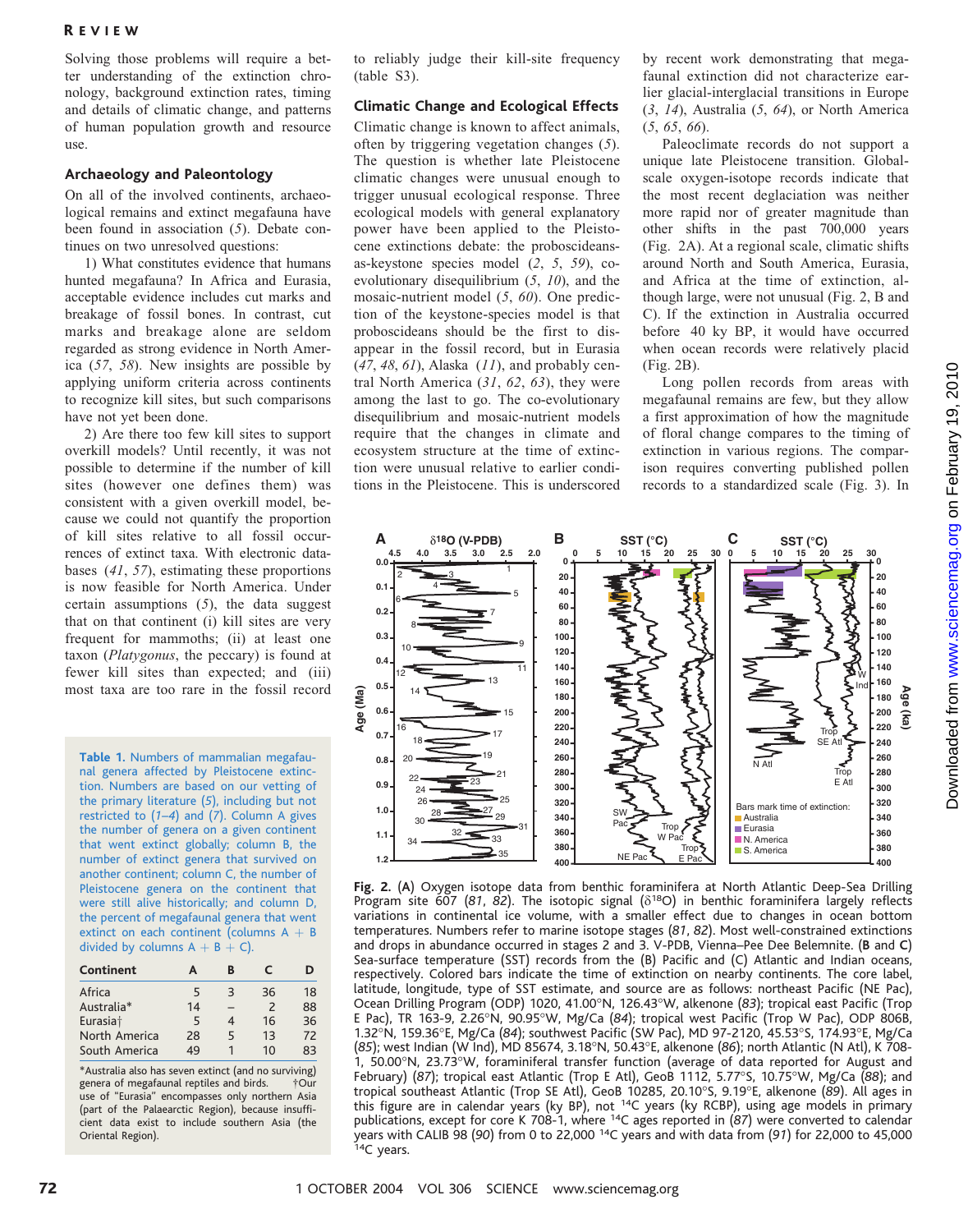some areas, vegetation change coincides with extinction (Fig. 3, E, G, and L), but in others it does not (Fig. 3, D, F, H, and M). Elsewhere, the last phases of extinction correlate with vegetation change but the initial extinctions may not (Fig. 3, I and J). In still other regions, extinctions are not well enough dated to compare with vegetation change (Fig. 3, A to C, K, and N). Particularly interesting is northeastern Australia (Fig. 3O), where the extinction may coincide with a rapid transition to full glacial biomes unlike any seen in 150,000 years, including the prior full glacial period around 130 ky BP; this might support an environmental component to extinction at that location.

A generalized ecological model that has just begun to receive attention is that of state-changes in ecosystems, either when certain thresholds are crossed (67) or because of intrinsic nonlinear dynamics (68). Future work could gainfully explore whether the nature of climatic change in certain areas is consistent with threshold effects, as well as whether ecological systems exhibit dynamical properties that indicate a susceptibility to collapse.

#### Current State of the Evidence

How far has the debate about Pleistocene extinction on continents progressed in the last 40 years? The case for humans contributing to extinction is now much stronger than it was in the early days, with support from recent work on chronology, simulations, paleoclimatology, paleontology, and archaeology. Yet it is an oversimplification to say that an abrupt wave of hunting-



Fig. 3. Timing of vegetational changes in relation to timing of extinction (shaded intervals) in different parts of the world. Vegetation is inferred from published palynological records (78). The following list gives the site name with latitude, longitude, and elevation (m) in parenthesis: (A) Lagoa das Patas (0.3-N, 66.7-W, 300); (B) Lagoa Campestre (19.0°S, 46.8°W, 980); (C) Lake Quexil (coordinates not available); (D) Lake Tulane (28.0°N, 82.0°W, 34); (E) Clear Pond (33.8°N, 79.0°W, 10); (F) Hay Lake (37.0°N, 109.0°W, 2780);  $(G)$  Rockyhock Bay (36.0°N, 77.0°W, 6); (H) Carp Lake  $(45.0°N, 121.0°W,$ 714); (I) Ranger Lake (67.1°N, 153.7-W, 820); (J) Hanging Lake (68.0°N, 138.0°W, 500); (K) Nong Pa Kho (17.0°N, 103.0°E, 180); (L) Jack London Lake (62.2°N, 149.5°E, 820); (M) Ioannina I (39.8°N, 20.7°E, 470);  $(N)$  Rusaka Swamp (3.4 $\degree$ S, 29.6 $\degree$ E. 2070); and (O) Lynch's Lake (17.4°S, 145.7°E, 760). The different pollen records were standardized for com-



parison by Detrended Correspondence Analysis (DCA); the DCA Axis I score is used to depict when pollen abundances shift, which in turn reflects changes in surrounding vegetation. The standardization proceeded by downloading the taxon abundance matrix for each core from (78), removing the aquatic taxa (e.g., floating and emergent aquatics and algae), and calculating the percent abundance for each terrestrial sporomorph type in each sample. Each matrix was

independently subjected to DCA with the software package MVSP 3.12a (92). Taxon abundances were unweighted and 26 segments were used in four detrending cycles. The score of each sample on the first axis of the DCA (which for these analyses expresses 20 to 40% of the total variation in the data set) is used to quantify its floral composition in relation to the other samples from the same core. The age of each sample is from the published age model (78) for each site.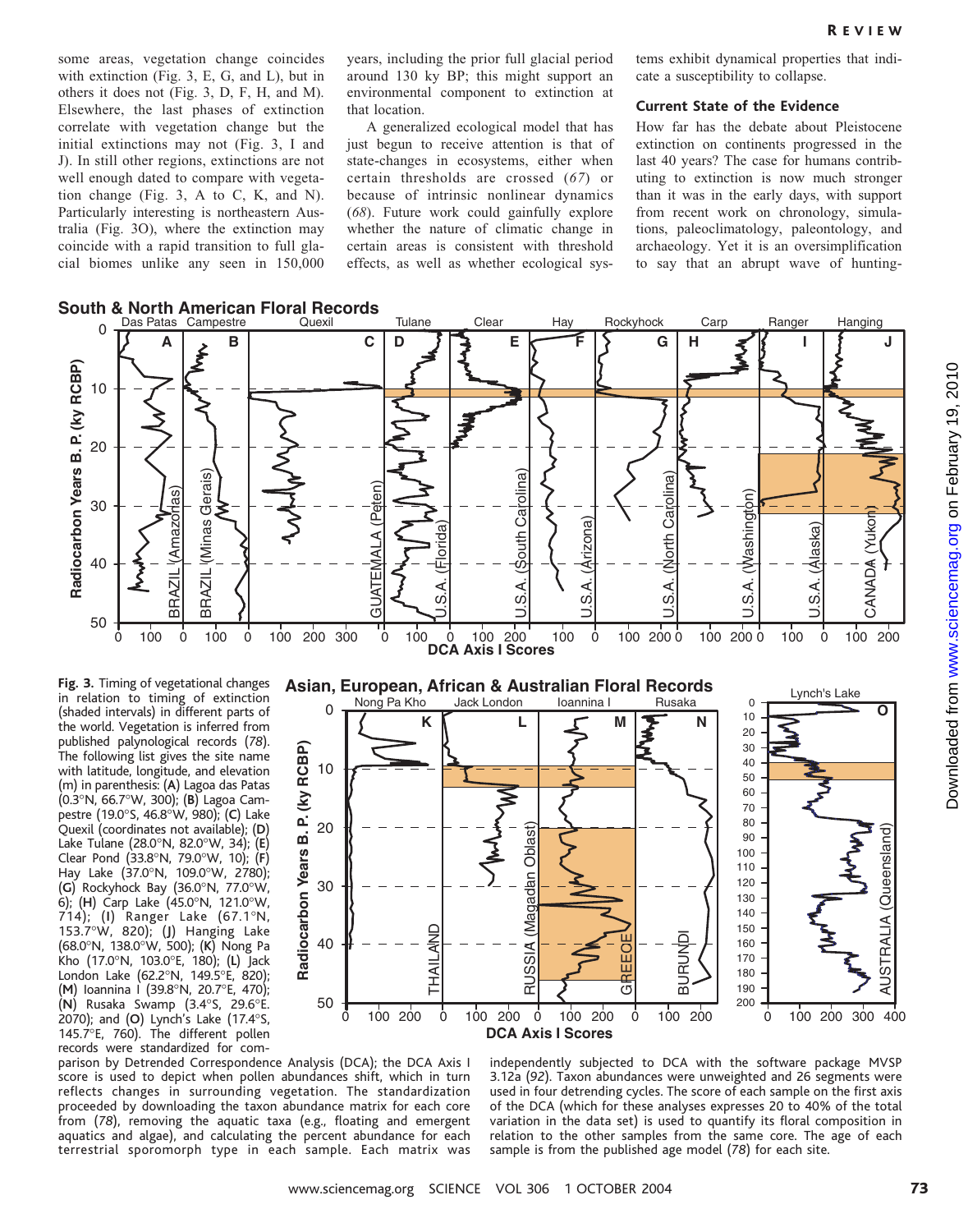#### R EVIEW

induced extinctions swept continents right after first human contact. Instead, the evidence shows that blitzkrieg sensu stricto can be firmly rejected in western Europe, Siberia, Alaska, and probably Australia and central North America. Without late Pleistocene climatic change, it is likely that species such as horses in Alaska and mammoths and giant Irish deer in central Eurasia would have survived longer, despite the presence of humans. The recent information now points toward humans precipitating the extinction, but also to an instrumental role for late Pleistocene climatic change in controlling its timing, geographic details, and perhaps magnitude. The mechanism for climatic effects is likely to be found in detailed species-by-species analyses (19), rather than in one of the three existing global ecological models (10, 59, 60), none of which is fully consistent with observations.

Data density and quality are still uneven. The Eurasian record is increasingly good and reveals that late Pleistocene climatic change contributed to extinction by driving range adjustments in large mammals. An idea that needs further testing is that the arrival and population expansion of Homo sapiens sapiens began to fragment megafaunal ranges by 30,000 years ago, ultimately restricting megafauna to inviable populations in far northern refugia by the end of the Pleistocene. Australian evidence suggests that megafaunal extinction followed human arrival, and that both probably preceded significant global or regional South Pacific climatic change, which is consistent with a role for humans. However, the timing of key events still cannot be bracketed within error bars less than  $\sim$ 10,000 years, the youngest records of extinct megafauna are controversial, and local environmental changes may differ from the global or regional pattern (4, 5). In South America, published data on extinction chronology is accumulating but awaits critical analysis. In Africa, better temporal resolution is needed to assess how the timing of the few extinctions matches local environmental changes and human impacts.

In contrast, robust dating verifies simultaneous climatic change and first human contact in the conterminous United States, where extinctions were particularly rapid and pronounced. Support for human impacts includes (i) indisputable hunting of two extinct species, (ii) clustering of extinctions within 1,500 years (and perhaps less) of first contact with Clovis hunters, (iii) widespread distribution of Clovis hunters, (iv) simulations, and (v) more pronounced extinction than in mid-Pleistocene glacial-interglacial transitions. On a broader North American scale, the demise of megafaunal species without significant human presence in Alaska is consistent with some role for climate  $(11)$ .

#### General Implications

The data show that the late Pleistocene extinction event was spread over more than 50,000 years globally; was the accumulation of diachronous, shorter-term pulses that took place on a regional basis; and was amplified by the interaction of both biotic (humans as invasive species) and abiotic (climatic) drivers.

A significant implication for conservation biology is that the coupling of marked climatic change with direct human impacts on fauna is especially pernicious. Both effects are under way today at unprecedented rates. Data generated in the Pleistocene extinctions debate are now robust enough to support earlier contentions  $(15)$  that the modern global ecosystem is unique in having vast populations of one species (humans) and a depauperate array of megafauna. The net effect, through loss of many herbivores, carnivores, and scavengers, has been simplification and loss of redundancy in food webs (69). This has implications for the stability of global ecosystems.

#### Productive Future Directions

The accumulated evidence suggests it is time to move beyond casting the Pleistocene extinction debate as a dichotomy of humans versus climate and instead to untangle the complex impacts that both had on megafauna. From the archaeological perspective, we need to know when human population sizes on each continent became large enough to affect vulnerable fauna. Kill-site and dating criteria must be standardized between continents. To understand the effects of environmental changes, much remains to be done in determining how changes in particular climatic parameters would have impacted population sizes of affected species. Particularly promising in this regard are advances in the study of fungal spores from megafaunal dung in lake sediments (70) and the use of ancient DNA to model population-level change  $(71–74)$ . Improvements in the chronology of extinction and paleoclimatic reconstructions for South America and Africa are especially needed, as is a more detailed understanding of whether the last glacialinterglacial transition was different from earlier ones in pertinent ways. Rigorous, ecologically based models of range contraction and extinction must be formulated through linkage of work that has proceeded largely independently in paleoecology and ecology, especially in such areas as foodweb dynamics, keystone species, and ecosystem state-change. Some problems were intractable when the Pleistocene extinctions

debate began but can now be addressed through new dating techniques (7, 75, 76); through the assembly and analysis of paleoecological, paleoclimatic, and archaeological databases (41, 77, 78); and through isotopic studies to reconstruct details of both the paleoclimate and paleoecology (79, 80).

#### References and Notes

- 1. P. S. Martin, R. G. Klein, Eds., Quaternary Extinctions: A Prehistoric Revolution (Univ. of Arizona Press, Tucson, 1984).
- 2. R. D. E. MacPhee, Ed., Extinctions in Near Time: Causes, Contexts, and Consequences (Kluwer/Plenum, New York, 1999).
- 3. A. J. Stuart, Biol. Rev. Camb. Philos. Soc. 66, 453 (1991).
- 4. S. Wroe, J. Field, R. Fullagar, L. S. Jermin, Alcheringa 28, 291 (2004).
- 5. Materials and methods are available as supporting material on Science Online.
- 6. J. M. Diamond, J. Archaeol. Sci. 16, 167 (1989).
- 7. R. G. Roberts et al., Science 292, 1888 (2001).
- 8. J. Alroy, Science 292, 1893 (2001).
- 9. R. D. Guthrie, Carnegie Mus. Nat. Hist. Spec. Publ. 8, 482 (1984).
- 10. R. W. Graham, E. L. Lundelius Jr., in (1), pp. 223–249.
- 11. R. D. Guthrie, Nature 426, 169 (2003).
- 12. A. D. Barnosky, in Mass Extinctions: Processes and Evidence, S. K. Donovan, Ed. (Belhaven, London, 1989), pp. 235–254.
- 13. P. S. Martin, H. E. Wright Jr., Eds., Pleistocene Extinctions: The Search for a Cause (Proceedings of the VII Congress of the International Association for Quaternary Research, Yale Univ. Press, New Haven, CT, 1967), vol. 6.
- 14. A. J. Stuart, in (2), pp. 257–270.
- 15. P. S. Martin, C. R. Szuter, Conserv. Biol. 13, 36 (1999). 16. A. D. Barnosky, E. A. Hadly, C. J. Bell, J. Mammal. 84, 354 (2003).
- 17. H. M. Regan, R. Lupia, A. N. Drinnan, M. A. Burgman, Am. Nat. 157, 1 (2001).
- 18. J. B. Callicott, J. Biosci. 27, 409(2002).
- 19. D. K. Grayson, D. J. Meltzer, J. Archaeol. Sci. 30, 585 (2003).
- 20. S. L. Whittington, B. Dyke, in (1), pp. 451–465.
- 21. J. E. Mosimann, P. S. Martin, Am. Sci. 63, 304 (1975).
- 22. J. Alroy, in (2), pp. 105–143.
- 23. S. K. Lyons, F. A. Smith, J. H. Brown, Evol. Ecol. Res. 6, 339(2004).
- 24. C. N. Johnson, Proc. R. Soc. London Ser. B 269, 2221 (2002).
- 25. N. G. Jablonski, M. J. Whitfort, N. Roberts-Smith, Q. Q. Xu, J. Hum. Evol. 41, 131 (2000).
- 26. D. K. Grayson, J. World Prehist. 15, 1 (2001).
- 27. A. D. Barnosky, Science 228, 340 (1985).
- 28. A. D. Barnosky, Quat. Res. 25, 128 (1986).
- 29. R. D. Guthrie, Nature 429, 746 (2004).
- 30. D. K. Grayson, Science 294, 1459(2001).
- 31. S. J. Fiedel, G. Haynes, J. Archaeol. Sci. 31, 121 (2004).
- 32. D. K. Grayson, D. J. Meltzer, J. Archaeol. Sci. 31, 133 (2004).
- 33. M. I. Budyko, Sov. Geogr. Rev. Transl. 8, 783 (1967).
- 34. A. Anderson, J. Archaeol. Sci. 16, 137 (1989).
- 35. R. N. Holdaway, C. Jacomb, Science 287, 2250
- (2000). 36. D. Choquenot, D. M. J. S. Bowman, Global Ecol.
- Biogeogr. Lett. 7, 167 (1998). 37. B. W. Brook, D. M. J. S. Bowman, Proc. Natl. Acad. Sci. U.S.A. 99, 14624 (2002).
- 38. G. E. Belovsky, J. Anthropol. Archaeol. 7, 329(1988).
- 39. B. Winterhalder, F. Lu, Conserv. Biol. 11, 1354 (1997).
- 40. J. Alroy, Science 294, 1461 (2001).
- 41. FAUNMAP Working Group, Ill. Mus. Sci. Pap. 25, 1 (1994).
- 42. O. Bar-Yosef, Annu. Rev. Anthropol. 31, 363 (2002).
- 43. S. L. Kuhn, M. C. Stiner, in Hunter-Gatherers: An Interdisciplinary Perspective, C. Panter-Brick, R. H. Layton, P. Rowley-Conwy, Eds. (Cambridge Univ. Press, Cambridge, 2001), pp. 99–142.
- 44. H. Thieme, Nature, 385, 807 (1997).